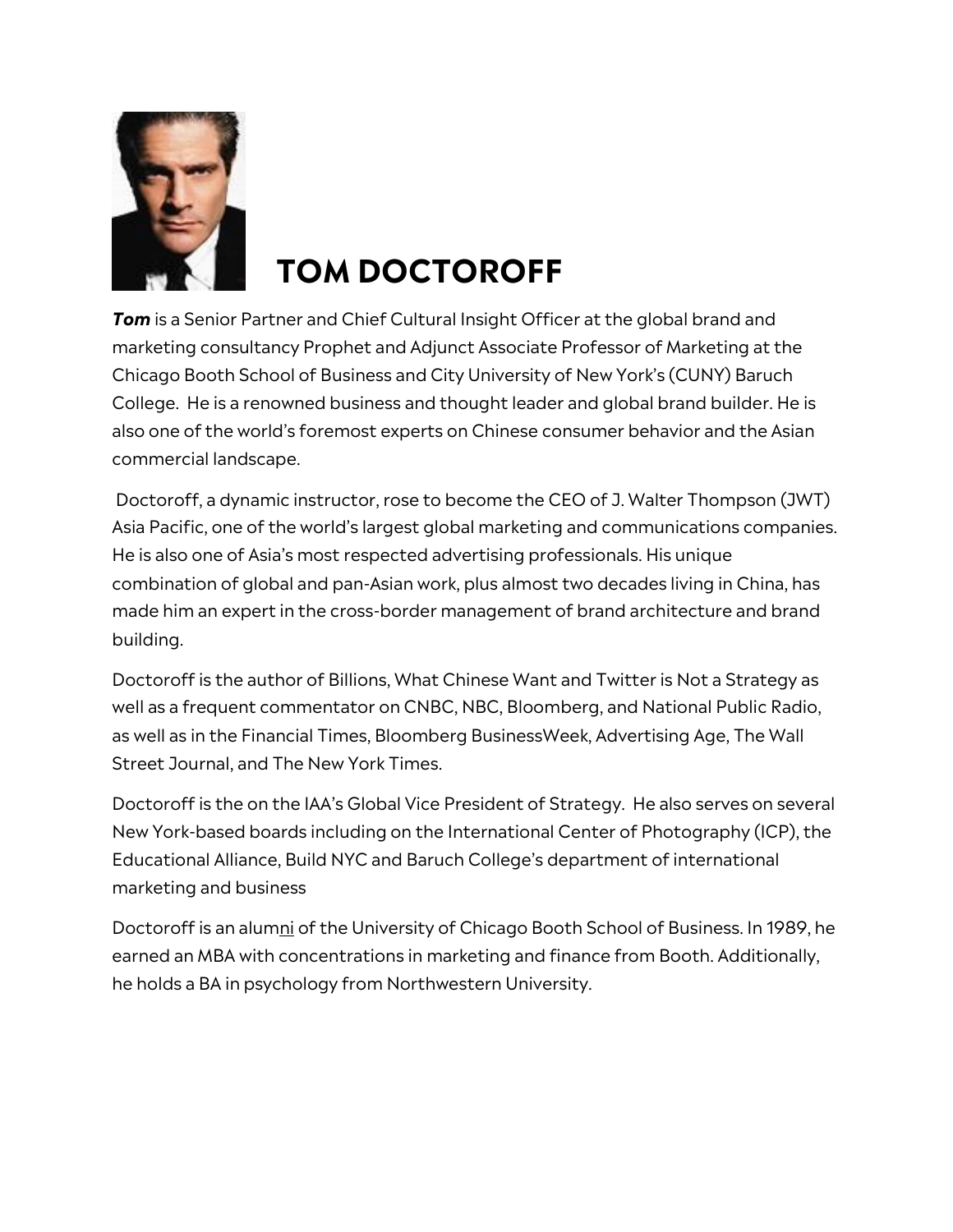

## **DONALD NEKMAN**

**Donald** is an experienced and recognized marketer with a significant background from the advertising world. Originally rising up through the organization of a leading Danish agency, Donald worked personally in most areas of advertising from research and media through planning, production and copywriting, ending as head of client service and new business. He then moved to become deputy director of FCB in Denmark. Later he established a new agency with three other partners, and in a few years this agency was on the top ten list of Danish agencies. The agency was acquired then by EURO RSCG (now Havas), and Donald continued for some years as head of the operations.

In the recent years Donald has concentrated on the area of post graduate professional education – and also runs a consultancy specialized in branding, marketing strategies, and agency selection. Donald is a member of AdForum's agency consultant summit group.

Donald is very active on the advertising scene, holding board positions at the Danish Marketing Association and later with IAA Denmark Chapter. He has spoken at numerous conferences and taken part in debates and dialogues about advertising and marketing issues.

Donald is an alum of Copenhagen Business School – and has also studied at universities in US. He holds a degree in advertising and marketing – and a degree in organizational leadership and development.

In each country the program is run together with selected local trainers combined with the international input and participation from Donald and his team.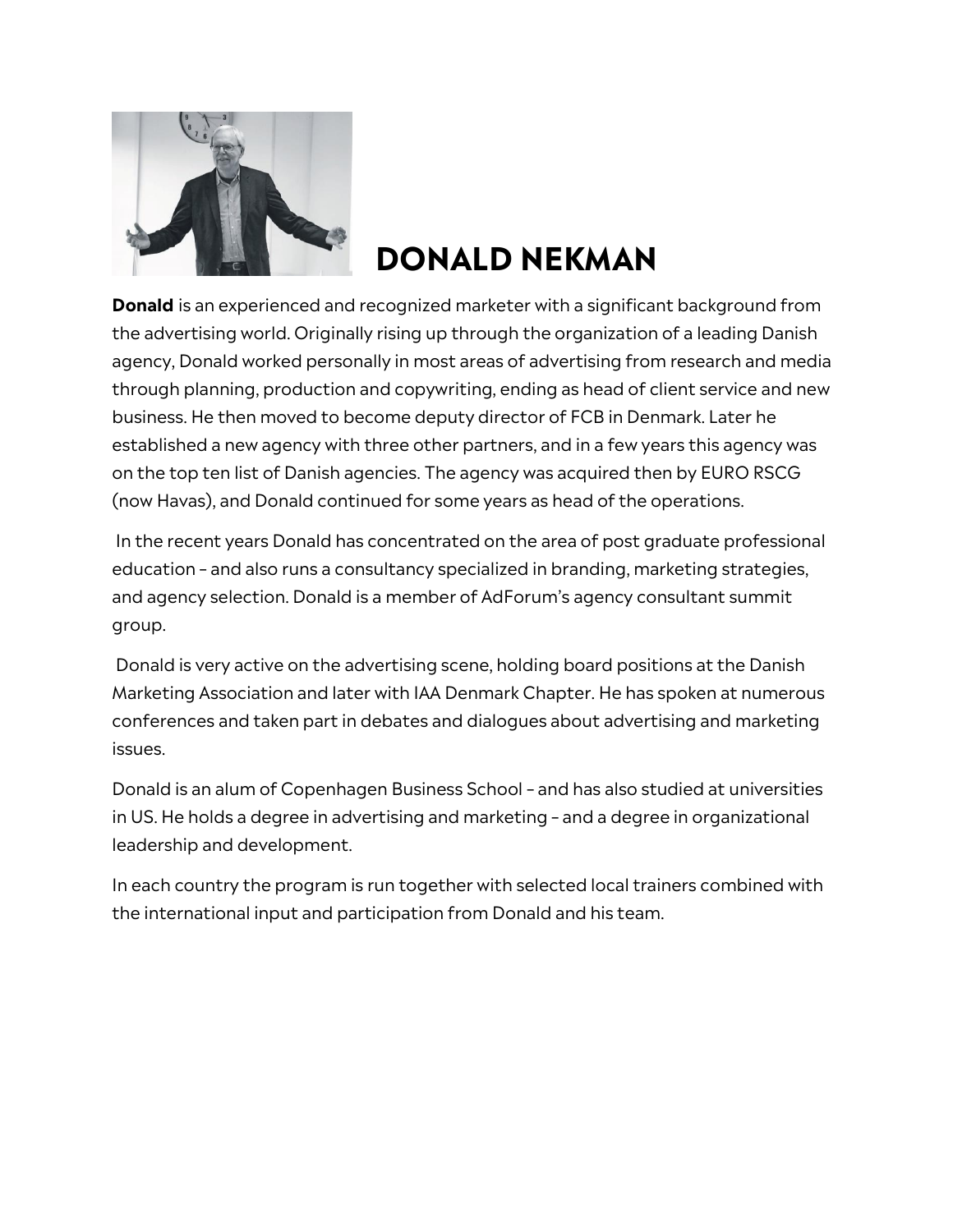

## **TADEUSZ ZORAWSKI**

*Tadeusz* is a Project Director at IAA Poland, leading media research evolution project as well as leader of SmartHuman (initiative focused on presenting smart technologies in six human-centric areas: Smart Connections, Smart Health, Smart Home, Smart Travel, Smart Work and Smart World) and CERCO (independent marketing communication agency – integrated solutions in Content, Engagement, Relevancy, Connectivity, Open-Sourcing).

Prior to that, for 12 years he was leading Polish offices of international media agencies (UM / Universal McCann / part of IPG Mediabrands) and PHD (part of Omnicom). Overall, he has 23 years of working experience at media agencies, during which he worked with broad number of international and local clients, including Gillette, General Motors, Nestle, Reckitt Benckiser, Goodyear Dunlop Group, MasterCard, Microsoft, The Coca-Cola Company, GlaxoSmithKline, Boehringer Ingelheim, Boots Healthcare, Polkomtel (Polish telco company), LOT Airlines, Showmax, Perfetti van Melle, Deutsche Bank, Polish PKO Bank, Onet (leading Polish online portal), Allegro (leading Polish e-commerce business) and many others.

He has pioneered business application of a wide range of advanced media and communications research, including neuromarketing and digital research projects (EEG, GSR, eyetracking UX, reaction times, econometric modellin). He has presented results of those projects as well as trends in marketing communication and consumer psychology in digital times on international conferences and presentations in Poland, UK, Germany, France, Spain, Greece, Turkey, Portugal, India, Russia and Latvia.

In 2014 he was awarded with Leadership Award for Contribution to Media Research. He was also a winner of prestigious Gene Kummel Scholarship at McCann-Erickson, named as one of Top 20 Curious people of the global UM Curiosity community, winner of best EMEA case of innovative media campaign and global best use of tools. Along with agency